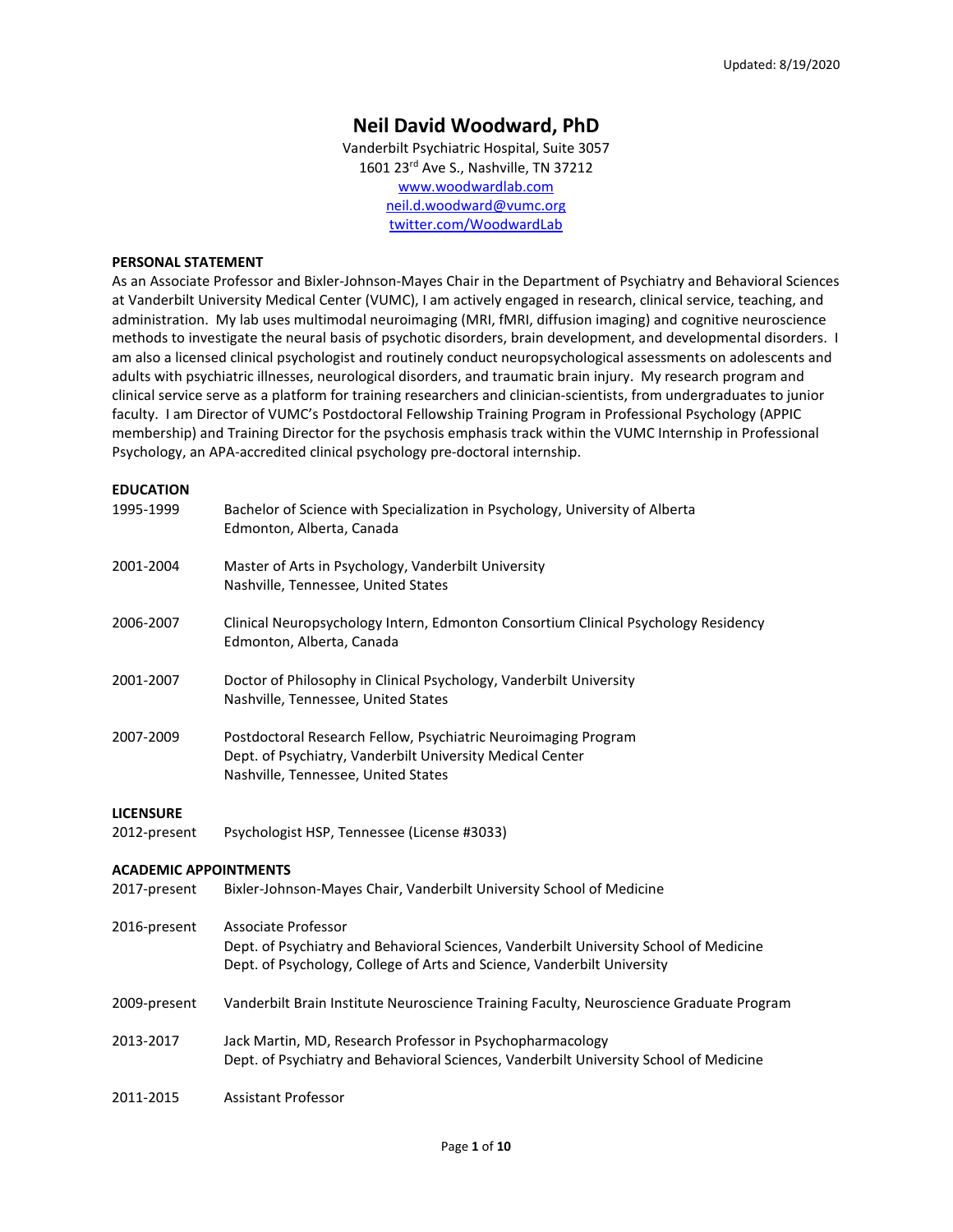Dept. of Psychology, College of Arts and Science, Vanderbilt University

2009-2015 Assistant Professor Dept. of Psychiatry and Behavioral Sciences, Vanderbilt University School of Medicine

#### **ADMINISTRATIVE APPOINTMENTS**

- 2017-present Director, Postdoctoral Fellowship Training Program in Professional Psychology Vanderbilt Dept. of Psychiatry and Behavioral Science
- 2014-2016 Co-Director, Vanderbilt Veterans Affairs Internship in Professional Psychology

## **HOSPITAL APPOINTMENTS**

2012-present Clinical Neuropsychologist, Vanderbilt University Medical Center

## **MEMBERSHIP IN PROFESSIONAL ORGANIZATIONS**

2018-present Flux: The Society for Developmental Cognitive Neuroscience 2017-present Society for Research in Psychopathology 2009-present Society of Biological Psychiatry

## **PROFESSIONAL ACTIVITIES**

INTRAMURAL:

*1. Grant Reviewer:*

2012 Kennedy Center Hobbs Discovery Grant Program, Team William Discovery Grant on Down Syndrome

## EXTRAMURAL:

- *1. Grant Reviewer (ad hoc/temporary member):*
- 2020 National Institute of Health (NIH), Neural Basis of Psychopathology and Sleep Disorders (NPAS)
- 2019 National Institute of Health (NIH), Member Conflict Study Section (2019/07 ZRG1 BDCN-T (02))
- 2018 Department of Defense Autism Research Program, Idea Development Review Panel
- 2018 National Institute of Health (NIH), Special Emphasis Study Section (2019/01 ZMH1 ERB-D(01))
- 2018 National Institutes of Health (NIH), Behavioral Genetics and Epidemiology (BGES) Study Section
- 2015 Swiss National Science Foundation, Sinergia Grant Reviewer
- 2012 National Institutes of Health (NIH), Behavioral Genetics and Epidemiology (BGES) Study Section
- 2012 Canadian Institute of Health Research (CIHR), Drug Safety and Effectiveness Network Targeted Research Review Committee

# *2. Journal Reviewer (ad hoc):*

American Journal of Psychiatry, Assessment, Biological Psychiatry, Biological Psychiatry: Cognitive Neuroscience and Neuroimaging, Brain, Brain Imaging and Behavior, Brain Structure and Function, Cerebral Cortex, Comprehensive Psychiatry, European Archives of Psychiatry and Clinical Neuroscience, European Psychiatry, Expert Review of Neurotherapeutics, Experimental Brain Research, General Hospital Psychiatry, Harvard Review of Psychiatry, Human Brain Mapping, International Journal of Neuropsychopharmacology, International Journal of Psychophysiology, JAMA Psychiatry, Journal of the American Academy of Child and Adolescent Psychiatry, Journal of Child Psychology and Psychiatry, Journal of the International Neuropsychological Society, Molecular Psychiatry, Neuroimage, Neuroimage: Clinical, Neuropsychopharmacology, Neuroscience Letters, npj Schizophrenia, PLoS One, Progress in Neuropsychopharmacology and Biological Psychiatry, Psychiatry Research, Psychological Medicine, Psychopharmacology, Schizophrenia Bulletin, Schizophrenia Research, Scientific Reports, Translational Psychiatry

# **AWARDS**

- 2013 Travel Fellowship, 46<sup>th</sup> Winter Conference on Brain Research
- 2011 Young Investigator Travel Award, 13<sup>th</sup> International Congress on Schizophrenia Research
- 2009 NARSAD Young Investigator Award, Brain and Behavior Research Fund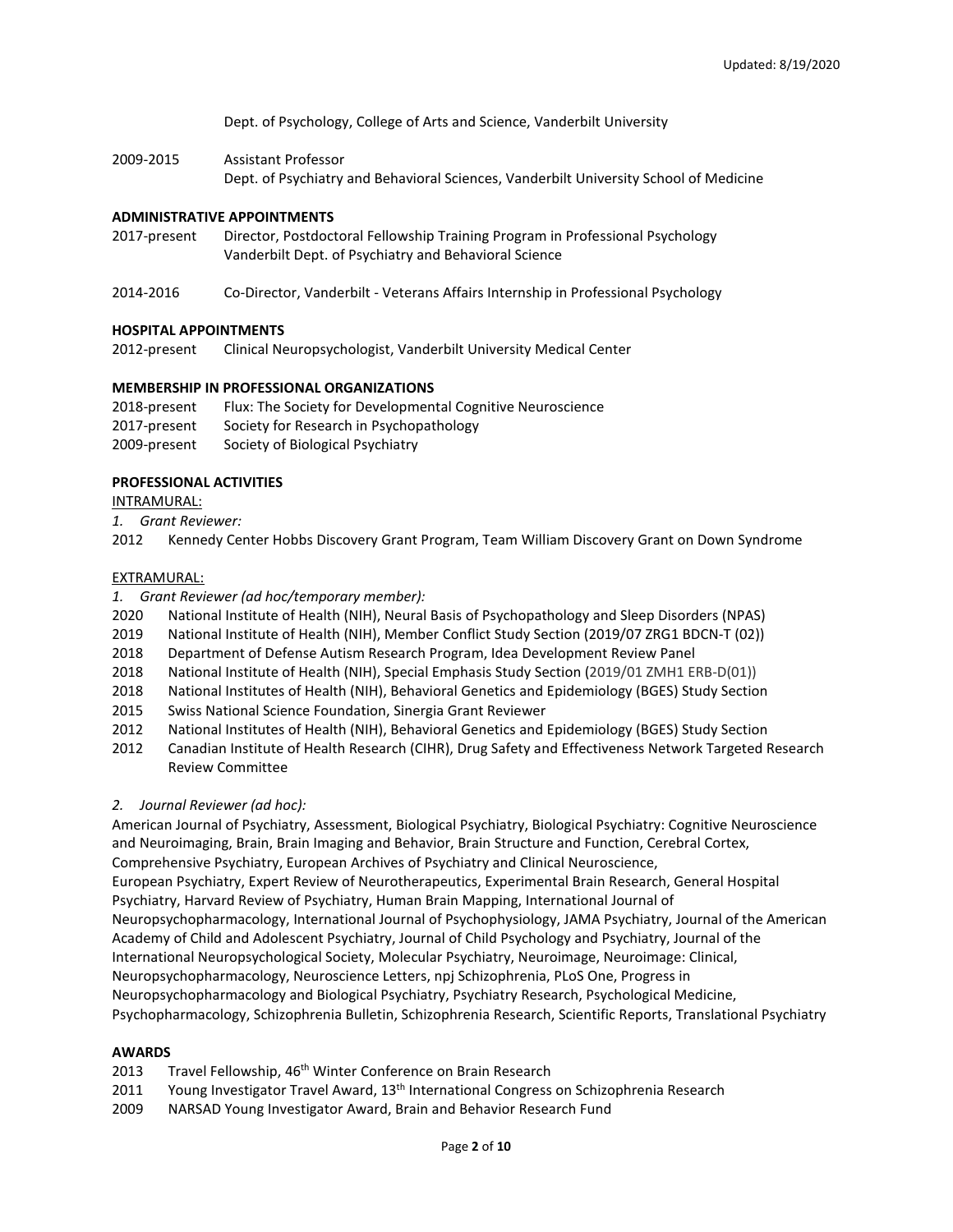# 1999 Young Scientist Award, 10<sup>th</sup> Biennial Winter Workshop on Schizophrenia

# **TEACHING ACTIVITIES**

| 1. | <b>Graduate School Course Teaching:</b> |  |  |  |
|----|-----------------------------------------|--|--|--|
|----|-----------------------------------------|--|--|--|

2010 Co-Instructor, NURO 325 (Neuroscience Discussions), Vanderbilt University

*2. Guest Lectures:*

| 2016-present | VMS Brain, Behavior, and Movement Course: Cognitive Disorders                          |
|--------------|----------------------------------------------------------------------------------------|
| 2015-present | Geriatric Psychiatry Fellowship Seminar: Normal Cognitive Aging                        |
| 2014-present | Psychiatry Residency (PGY 1-4): Case Based Learning- Neuroscience of Schizophrenia     |
| 2013-present | Psychiatry Residency (PGY-1): Testing Cognitive Functioning                            |
| 2011-present | Psychiatry Residency (PGY-2): Neuroimaging in Schizophrenia                            |
| 2013-present | VMS Brain, Behavior, and Movement Course: Cognition Neurocircuitry                     |
| 2013         | Psychiatry Residency (PGY-1): Cognitive Neuroscience I                                 |
| 2010-2014    | Vanderbilt University, PSY246 (Schizophrenia): Neuropsychology of Schizophrenia, Brain |
|              | Connectivity in Schizophrenia                                                          |

*3. Graduate Students and Postdoctoral Fellows Supervision:*

|  | Supervisor, Vanderbilt University Medical Center Internship in Professional Psychology |
|--|----------------------------------------------------------------------------------------|
|  |                                                                                        |

| Alexandra Moussa-Tooks                                             | 2020-2021    | Graduate Student, Indiana University Bloomington       |  |  |  |
|--------------------------------------------------------------------|--------------|--------------------------------------------------------|--|--|--|
| <b>Beshaun Davis</b>                                               | 2019-2020    | Graduate Student, Indiana University-Purdue University |  |  |  |
| Derek Dean                                                         | 2018-2019    | Graduate Student, University of Colorado Boulder       |  |  |  |
| Nickolas Armstrong                                                 | 2017-2018    | Graduate Student, Chicago School of Prof. Psychology   |  |  |  |
| Julia Sheffield                                                    | 2017-2018    | Graduate Student, Washington University St. Louis      |  |  |  |
| Nicole Karcher                                                     | 2016-2017    | Graduate Student, University of Missouri               |  |  |  |
| Nathan Dankner                                                     | 2015-2016    | Graduate Student, Vanderbilt University                |  |  |  |
| Postdoctoral Fellows                                               |              |                                                        |  |  |  |
| Sarah Sperry, PhD                                                  | 2020-present | VUMC Psychotic Disorders Fellowship                    |  |  |  |
| Anna Huang, PhD                                                    | 2018-present | Woodward Lab                                           |  |  |  |
| Suzanne Avery, PhD                                                 | 2019-2020    | Woodward/Heckers Labs                                  |  |  |  |
| Julia M. Sheffield, PhD                                            | 2018-2020    | VUMC Psychotic Disorders Fellowship, Woodward Lab      |  |  |  |
| Derek Dean, PhD                                                    | 2019-2020    | Heckers/Woodward Labs                                  |  |  |  |
| Yasmeen Igbal, PhD                                                 | 2016-2018    | Woodward Lab                                           |  |  |  |
| Khalima Bolden, PhD                                                | 2016-2017    | <b>VUMC Psychotic Disorders Fellowship</b>             |  |  |  |
| Monica Giraldo-Chica, PhD                                          | 2015-2017    | Woodward Lab                                           |  |  |  |
| Clinical Mentor, Vanderbilt Clinical Neuroscience Scholars Program |              |                                                        |  |  |  |
| Olga Dadalko, PhD<br>2012-2013                                     |              | Graduate Student, Vanderbilt Neuroscience              |  |  |  |

# Graduate Student Qualifying Exam and Doctoral Committee Membership

| Prasanna Parvathaneni | 2018-2019 | Vanderbilt School of Engineering              |
|-----------------------|-----------|-----------------------------------------------|
| BettyAnn Chodkowski   | 2013-2016 | Vanderbilt Interdisciplinary Graduate Program |
| Jennifer Vega         | 2013-2014 | Vanderbilt Neuroscience Program               |
| <b>Chris Muller</b>   | 2012      | Vanderbilt Neuroscience Program               |
| Joyce Zhu             | 2014      | Vanderbilt Psychology: Clinical Sciences      |
| Kendra Hinton         | 2013      | Vanderbilt Psychology: Clinical Sciences      |
| Juliane Krueger       | 2011      | Vanderbilt Neuroscience Program               |

#### **RESEARCH PROGRAM AND FUNDING**

*Current Grant Support:*

#### **1 R01 MH118273 (MPI: Heckers, Woodward, Zald)** 08/01/2019 – 05/31/2024

Title: The General Factor of Psychopathology in Psychosis and Severe Mental Illness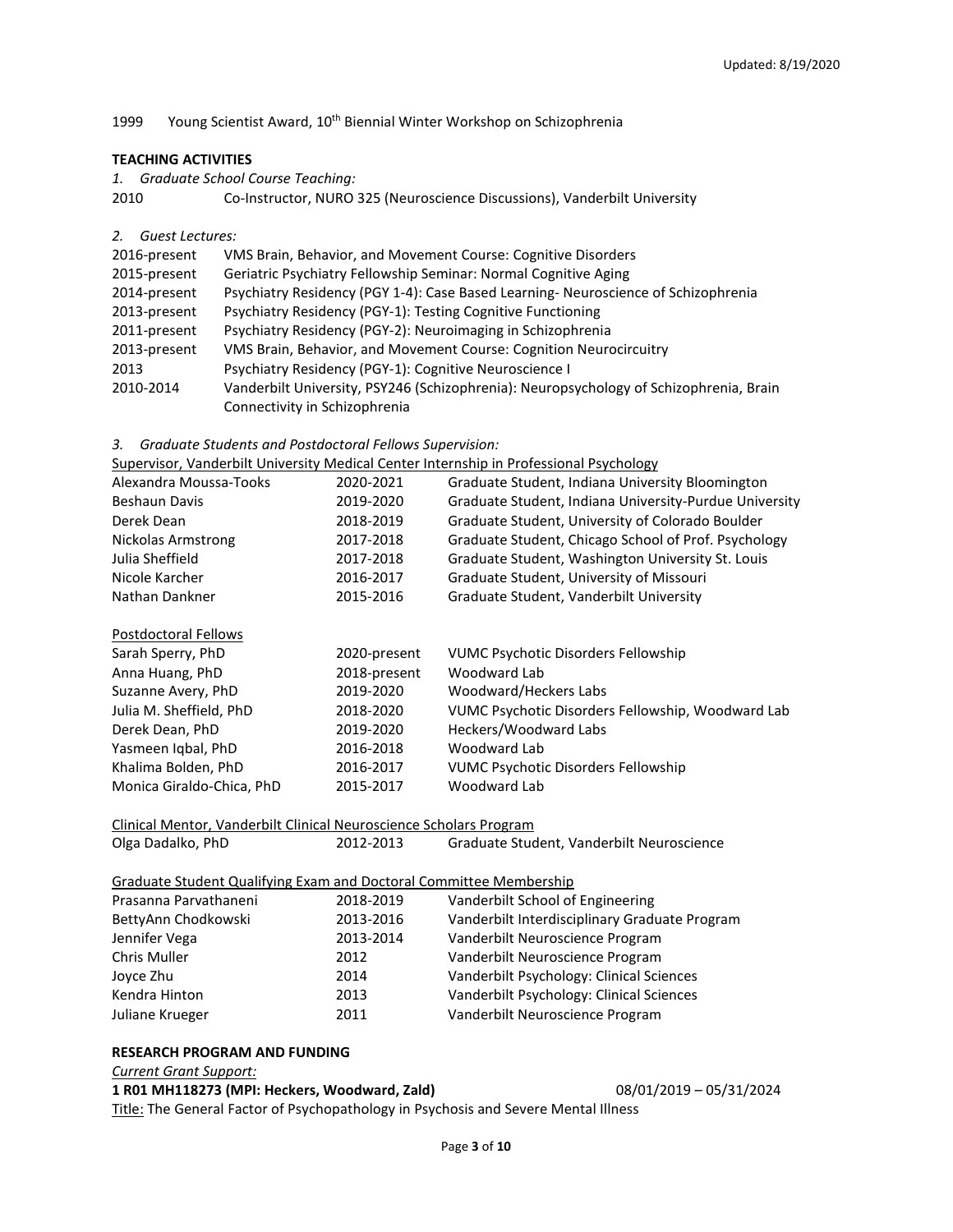Granting Agency: National Institute of Mental Health Role on Project: Principal Investigator (Multiple PI: Stephan Heckers, Neil Woodward, David Zald) Effort: 2.14 calendar mos. Total Funding for Current FY: \$826,527

## **1 R01 MH115000 (MPI: Woodward, Anticevic)** 06/04/2018 – 03/31/2022

Title: Development of Thalamocortical Circuits and Cognitive Function in Healthy Individuals and Youth At-Risk for Psychosis Granting Agency: National Institute of Mental Health Role on Project: Principal Investigator (Multiple PI: Neil Woodward (contact PI), Alan Anticevic)

Effort: 2.4 calendar mos. Total Funding for Current FY: \$369,864

## **1 R01 MH123563 (PI: Vandekar)** 08/01/2020 – 05/31/2025

Title: Semiparametric Inference for Psychiatric Neuroimaging Granting Agency: National Institute of Mental Health Role on Project: Co-Investigator Effort: 1.2 calendar mos. Total Funding for Current FY: \$446,105

## **1 R01 MH102246 (PI: Taylor)** 01/15/2015 - 11/30/2020

Title: Neural Connectivity Affecting the Antidepressant Response: Testing a Lesion Model Granting Agency: National Institute of Mental Health Role on Project: Co-Investigator Effort: 1.2 calendar mos. Total Funding for Current FY: \$588,408

#### *Completed Grant Support:*

**1 R01 MH102266 (PI: Woodward)** 09/01/2014 - 04/30/2020 Title: Thalamocortical Networks in Psychosis Granting Agency: National Institute of Mental Health Role on Project: Principal Investigator Effort: 5.4 calendar mos. Total Funding: \$2,229,033

**Precision Medicine and Mental Health TIPS Initiative (PI: Rubinov)** 01/01/2019 - 12/31/2019 Title: Mapping and Analysis of Functional Connectome Evolution to Enable Precision Medicine for Psychotic **Disorders** Granting Agency: Vanderbilt Brain Institute Role on Project: Co-Principal Investigator Effort: 0.0 calendar mos. Total Funding: \$50,000

#### **2 R01 MH070560 (PI: Heckers)** 09/27/2013 - 05/31/2017

Title: Imaging Hippocampal Function in Psychosis Granting Agency: National Institute of Mental Health Role on Project: Co-Investigator Total Funding: \$2,049,581

# **1 R01 MH098098 (PI: Zald)** 09/12/2012 - 05/31/2017

Title: RDoC Constructs: Neural Substrates, Heritability, and Relation to Psychopathology Granting Agency: National Institute of Mental Health Role on Project: Co-Investigator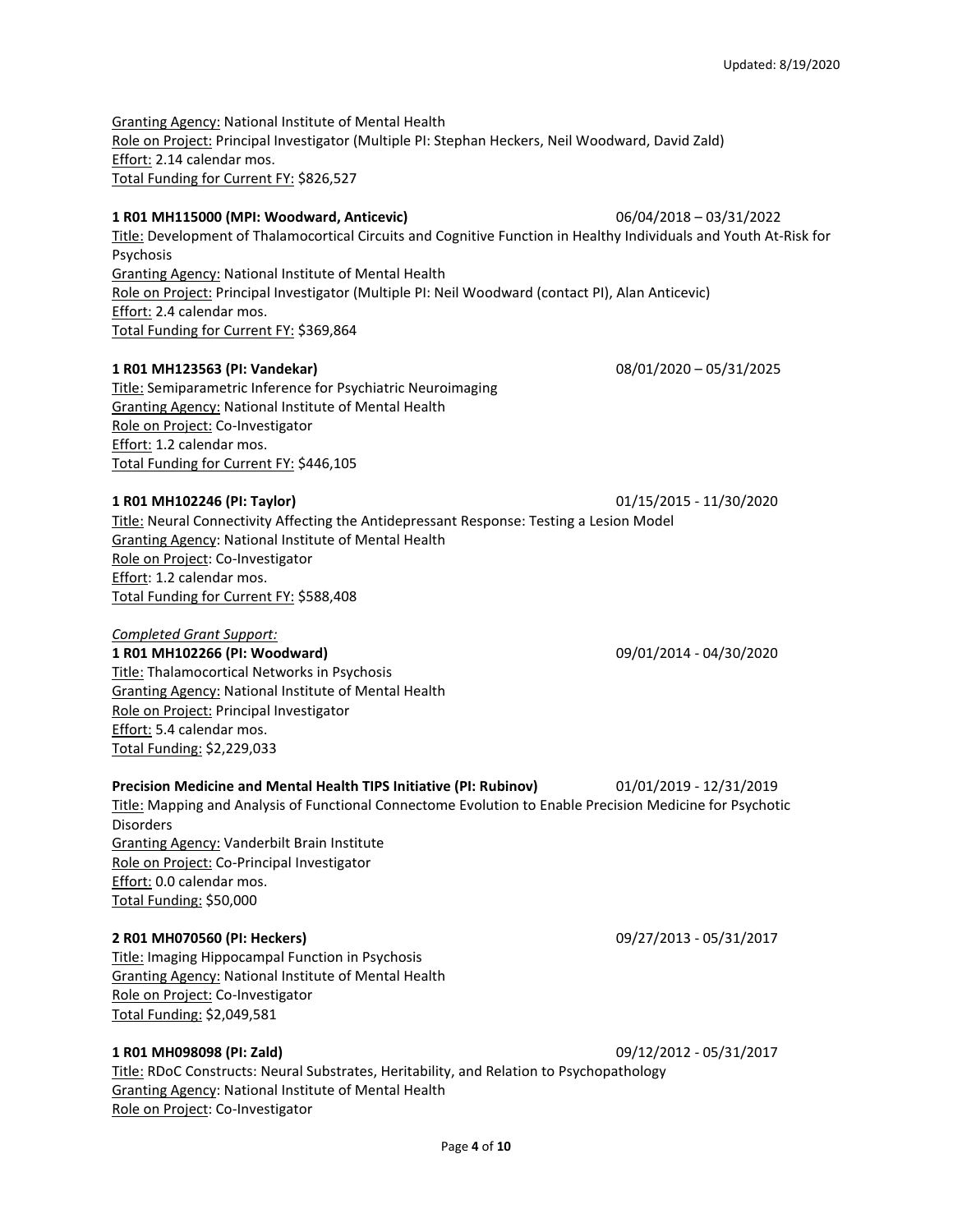Total Funding: \$4,433,288

#### **5 R21 MH101321 (MPI: Cascio, Woodward)** 03/07/2014 - 02/28/2017

# Title: Mapping Thalamocortical Networks Across Development in ASD Granting Agency: NIMH Role on Project: Principal Investigator (Multiple PI: Carissa Cascio (contact PI), Neil Woodward) Total Funding: \$432,034

# **5 R21 MH096177 (PI: Woodward)** 07/01/2012 - 06/30/2015

Title: Cognitive Neuroscience of Processing Speed Dysfunction in Schizophrenia Granting Agency: National Institute of Mental Health Role on Project: Principal Investigator Total Project Funding: \$419,640

# **Luton Rising Star Research Grant (PI: Woodward)** 08/01/2011 - 08/01/2012

Title: Functional Brain Network Changes Across Clinical States in Schizophrenia Granting Agency: Luton Society Role on Project: Principal Investigator Total Funding: \$11,197

# **NARSAD Young Investigator Award (PI: Woodward)** 2010-2012

Title: The Neural and Genetic Basis of Processing Speed Deficits in Schizophrenia Granting Agency: Brain and Behavior Research Fund Role on Project: Principal Investigator Total Funding: \$60,000

# **Luton Pilot Research Grant (PI: Woodward)** 2009-2011

Title: Comparing Conscious and Unconscious Skill Learning in Schizophrenia Granting Agency: Luton Society Role on Project: Principal Investigator Total Funding: \$5000

# **PUBLICATIONS AND PRESENTATIONS**

*Original Papers:*

- 1. Feola B, Armstrong K, Flook E, **Woodward ND**, Heckers S, Blackford JU. (in press) Evidence for inhibited temperament as a transdiagnostic factor across mood and psychotic disorders. *Journal of Affective Disorders.*
- 2. Huang AS, Rogers BP, Sheffield JM, Jalbrzikowski ME, Anticievic AA, Blackford JU, Heckers S, **Woodward ND**. (in press) Thalamic nuclei volumes in psychotic disorders and youth with psychosis spectrum symptoms. *American Journal of Psychiatry.*
- 3. Quinde-Zlibut JM, Okitondo CD, Williams ZJ, Weitlauf A, Mash LE, Heflin BH, **Woodward ND**, Cascio CJ. (in press) Elevated thresholds for light touch in children with autism reflect more conservative perceptual decision-making rather than a sensory deficit. Frontiers in Human Neuroscience, 14:122. <https://doi.org/10.3389/fnhum.2020.00122>
- 4. Sheffield JM, Huang AS, Rogers BP, Giraldo-Chica M, Landman BA, Blackford JU, Heckers S, **Woodward ND**. (in press) Thalamocortical anatomical connectivity in schizophrenia and psychotic bipolar disorder. *Schizophrenia Bulletin*.
- 5. Flook EA, Feeola B, Avery SN, Winder DG, **Woodward ND**, Heckers SH, Blackford JU. (in press) BNST-insula structural connectivity in humans. *NeuroImage*.
- 6. Sheffield JM, Rogers BP, Blackford JU, Heckers S, **Woodward ND**. (2020) Insula functional connectivity in psychotic disorders. *Schizophrenia Research*, 220:69-77.
- 7. McHugo M, Talati P, Armstrong K, Vandekar S, Blackford JU, **Woodward ND**, Heckers S. (2019) Hyperactivity and reduced activation of anterior hippocampus in early psychosis. *American Journal of Psychiatry*, 176(12):1030-1038.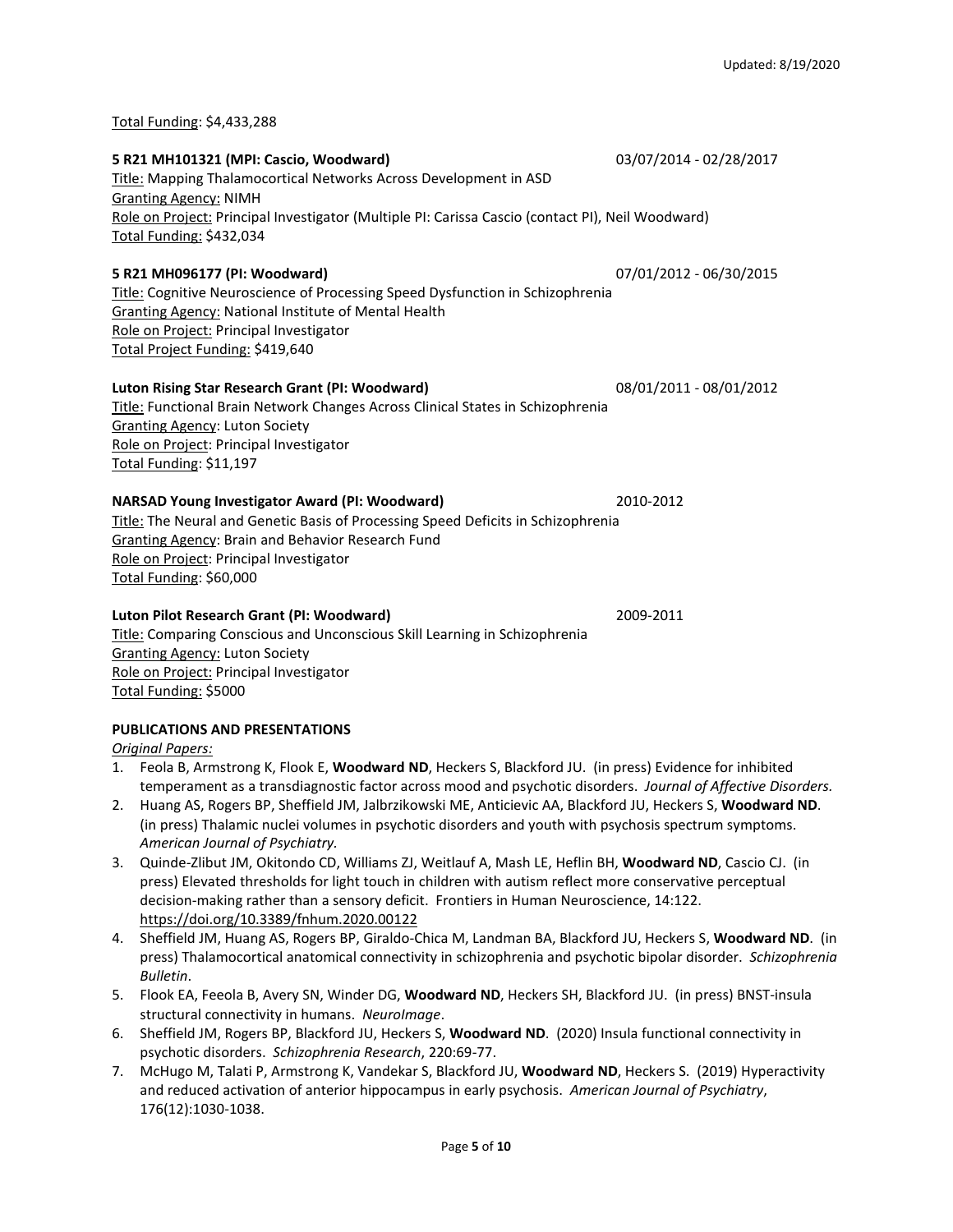- 8. Avery SN, Armstrong K, Blackford JU, **Woodward ND**, Cohen NJ, Heckers S. (2019) Impaired relational memory in the early stage of psychosis. *Schizophrenia Research*, 212:113-120.
- 9. Karcher NR, Rogers BP, **Woodward ND**. (2019) Functional connectivity of the striatum in schizophrenia and psychotic bipolar disorder. *Biological Psychiatry: Cognitive Neuroscience and Neuroimaging,* 4(11):956-965.
- 10. Avery SN, McHugo M, Armstrong K, Blackford JU, **Woodward ND**, Heckers S. (2019) Disrupted habituation in the early stage of psychosis. *Biological Psychiatry: Cognitive Neuroscience and Neuroimaging*, 4(11):1004- 1012.
- 11. Huang AS, Rogers BP, Anticevic A, Blackford JU, Heckers S, **Woodward ND.** (2019) Brain function during stages of working memory in schizophrenia and psychotic bipolar disorder. *Neuropsychopharmacology,* 44(12):2136- 2142.
- 12. Huang AM, Rogers BP, **Woodward ND**. (2019) Disrupted modulation of thalamus activation and thalamocortical connectivity during dual task performance in schizophrenia. *Schizophrenia Research,* 210:270- 277.
- 13. Parvathaneni P, Nath V, McHugo M, Huo Y, Resnick S, **Woodward ND**, Landman B, Lyu I. (2019) Improving human cortical sulcal curve labelling in large scale cross-sectional MRI using deep neural networks. *Journal of Neuroscience Methods*, 324:108311.
- 14. Parvathaneni P, Lyu I, Huo Y, Rogers BP, Schilling KG, Nath V, Blaber JA, Hainline AE, Anderson AW, **Woodward ND**, Landman BA. (2019) Improved grey matter surface based spatial statistics in neuroimaging. *Magnetic Resonance Imaging*, 61:285-295.
- 15. Lyu I, Kang H, **Woodward ND**, Styner MA, Landman BA. (2019) Hierarchical spherical deformation for cortical surface registration. *Medical Image Analysis*, 57:72-88.
- 16. Sheffield JM, Rogers BP, Blackford JU, Heckers S, **Woodward ND**. (2019) Accelerated aging of functional brain networks supporting cognitive function in psychotic disorders. *Biological Psychiatry,* 86(3):240-248.
- 17. Menkes M, Armstrong K, Blackford JU, Heckers S, **Woodward ND**. (2019) Neuropsychological functioning in early and chronic stages of schizophrenia and psychotic bipolar disorder. *Schizophrenia Research,* 206:413- 419*.*
- 18. Feola B, Armstrong K, **Woodward ND**, Heckers S, Blackford JU. (2019) Childhood temperament is associated with distress, anxiety, and reduced quality of life in schizophrenia spectrum disorders. *Psychiatry Research*, 275:196-203.
- 19. Armstrong K, Avery S, Blackford JU, **Woodward ND**, Heckers. (2019) Impaired associative inference in the early stage of psychosis. *Schizophrenia Research*, 202:86-90.
- 20. Gandelman JA, Albert K, Boyd BD, Park JW, Riddle M, **Woodward ND**, Kang H, Landman BA, Taylor WD. (2019) Intrinsic functional networks influence clinical symptoms and cognition in late life depression. *Biological Psychiatry: Cognitive Neuroscience and Neuroimaging*, 4(2):160-170.
- 21. McHugo M, Talati P, **Woodward ND**, Armstrong K, Blackford JU, Heckers S. (2018) Regionally specific volume deficits along the hippocampal long axis in early and chronic psychosis. *Neuroimage: Clinical,* 20:1106-1114.
- 22. Lyu I, Kim SH, **Woodward ND**, Styner MA, Landman BA. (2018) TRACE: A topological graph representation for automatic sulcal curve extraction. *IEEE Transactions on Medical Imaging*, 37(7):1653-1663.
- 23. Hinton KD, Lahey BB, Villalta-Gil V, Boyd BD, Yvernault BC, Werts KB, Plassard AJ, Applegate B, **Woodward ND**, Zald DH. (2018) Right fronto-subcortical white matter microstructure predicts cognitive control ability on the go/no-go task in a community sample. *Frontiers in Human Neuroscience,* 12:127. <https://doi.org/10.3389/fnhum.2018.00127>
- 24. Giraldo-Chica M, Rogers BP, Damon SM, Landman BA, **Woodward ND**. (2018) Prefrontal-thalamic anatomical connectivity and executive cognitive function in schizophrenia. *Biological Psychiatry*, 83(6):509-517.
- 25. Parvathaneni P, Rogers BP, Huo Y, Schilling KG, Hainline AE, Anderson AW, **Woodward ND**, Landman BA. (2017) Grey matter surface based spatial statistics (GS-BSS) in diffusion microstructure. *Medical Imaging Computing and Computer-Assisted Intervention*, 10433:638-646.
- 26. Riddle K, Cascio CJ, **Woodward ND**. (2017) Brain structure in autism: A voxel-based morphometry analysis of the autism brain imaging database exchange. *Brain Imaging and Behavior*, 11(2):541-551.
- 27. **Woodward ND**, Giraldo-Chica M, Rogers B, Cascio CJ. (2017) Thalamocortical dysconnectivity in autism spectrum disorder: An analysis of the Autism Brain Imaging Data Exchange. *Biological Psychiatry: Cognitive Neuroscience and Neuroimaging*, 2:76-84.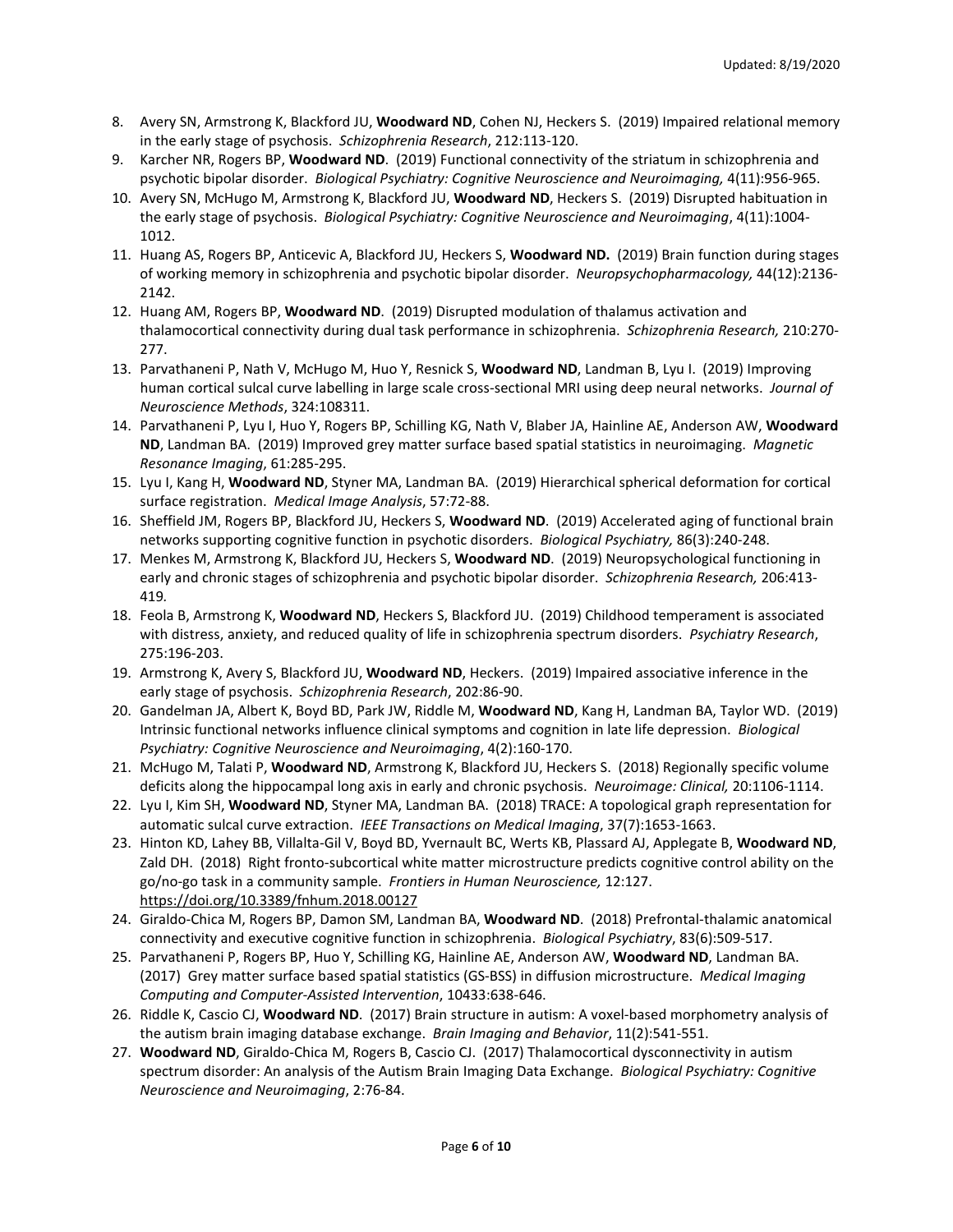- 28. Brosey E, **Woodward ND.** (2017) Neuroanatomical correlates of perceptual aberrations in psychosis. *Schizophrenia Research,* 179:125-131.
- 29. Vega JN, Zurkovsky L, Albert K, Melo A, Boyd BD, Dumas J, **Woodward ND**, McDonald BC, Saykin AJ, Park JH, Naylor M, Newhouse PA. (2016) Altered brain connectivity in early postmenopausal women with subjective cognitive impairment. *Frontiers in Neuroscience, 10:433.* <https://doi.org/10.3389/fnins.2016.00433>
- 30. **Woodward ND**, Heckers S. (2016) Mapping thalamocortical functional connectivity in chronic and early stages of psychotic disorders. *Biological Psychiatry,* 79(12):1016-25*.*
- 31. **Woodward ND**, Heckers S. (2015) Brain structure in neuropsychologically defined sub-groups of schizophrenia and psychotic bipolar disorder. *Schizophrenia Bulletin,* 41(6):1349-59.
- 32. McHugo M, Rogers BP, Talati P, **Woodward ND**, Heckers S. (2015) Increased amplitude of low frequency fluctuations but normal hippocampal-default mode network connectivity in schizophrenia. *Frontiers in Psychiatry*, 6:92. <http://dx.doi.org/10.3389/fpsyt.2015.00092>
- 33. Brosey E, **Woodward ND**. (2015) Schizotypy and clinical symptoms, cognitive function, and quality of life in individuals with a psychotic disorder. *Schizophrenia Research*, 166(1-3):92-7.
- 34. Karbasforoushan H, Duffy B, Blackford JU, **Woodward ND**. (2015) Processing speed impairment in schizophrenia is mediated by white matter integrity. *Psychological Medicine,* 45(1):109-120.
- 35. Avery SN, Clauss JA, Winder DG, **Woodward N**, Heckers S, Blackford JU. (2014) BNST neurocircuitry in humans. *Neuroimage,* 91:311-323.
- 36. **Woodward ND**, Duffy-Alberto B, Karbasforoushan H. (2014) Response selection impairment in schizophrenia transcends sensory and motor modalities. *Schizophrenia Research,* 152(2-3):446-449.
- 37. **Woodward ND**, Duffy-Alberto B, Karbasforoushan H. (2013) Prefrontal cortex activity during response selection predicts processing speed impairment in schizophrenia. *Journal of the International Neuropsychological Society,* 19(7): 782-91.
- 38. Samanez-Larkin G, Buckholtz JW, Cowan RL, **Woodward ND**, Li R, Ansari MS, Arrington CM, Baldwin RM, Smith CE, Treadway MT, Kessler RM, Zald DH. (2013) A thalamo-cortico-striatal dopamine circuit for psychostimulant-enhanced human cognitive flexibility. *Biological Psychiatry,* 74(2): 99-105*.*
- 39. Sheffield J, Williams LE, **Woodward ND**, Heckers S. (2013) Reduced grey matter volume in psychotic disorder patients with a history of childhood sexual abuse. *Schizophrenia Research,* 143(1): 185-91.
- 40. **Woodward ND,** Karbasforoushan H, Heckers S. (2012) Thalamocortical dysconnectivity in schizophrenia. *American Journal of Psychiatry,* 169(10): 1092-9.
- 41. Treadway MT, Buckholtz JW, Cowan RL, **Woodward ND**, Li R, Ansari MS, Baldwin RM, Schwartzman AN, Smith CE, Bossaller NA, Shelton RC, Kessler RM, Zald DH. (2012) Dopaminergic mechanisms of individual differences in human effort-based decision making. *Journal of Neuroscience,* 32(18): 6170-6176.
- 42. Bobo WV, **Woodward ND**, Jayathilake K, Meltzer HY. (2011) The effect of armodafinil on cognitive performance and psychopathology in antipsychotic-treated patients with schizophrenia/schizoaffective disorder: A randomized, double-blind, placebo-controlled trial. *Schizophrenia Research,* 130(1-3): 106-113.
- 43. **Woodward ND**, Rogers B, Heckers S. (2011) Functional resting-state networks are differentially affected in schizophrenia. *Schizophrenia Research,* 130(1-3): 86-93.
- 44. Bauernfiend AL, Deitrich MS, Blackford JU, Charboneau EJ, Lillevig JG, Cannistraci CJ, **Woodward ND**, Cao A, Watkins C, Di lorio CR, Cascio C, Salomon R, Cowan RL. (2011) Human ecstasy use is associated with increased visual cortical excitability: an fMRI study. *Neuropsychopharmacology,* 36(6): 1127-41.
- 45. **Woodward ND**, Cowan RL, Park S, Ansari MS, Baldwin RM, Li R, Doop ML, Kessler RM, Zald DH. (2011) Correlation of individual differences in schizotypal personality traits with amphetamine-induced dopamine release in striatal and extrastriatal brain regions. *American Journal of Psychiatry,* 168(4): 418-26.
- 46. Purdon SE, Waldie B, **Woodward ND**, Wilman A, Tibbo P. (2011) Procedural learning in first episode schizophrenia investigated with functional magnetic resonance imaging. *Neuropsychology*, 25(2): 147-58.
- 47. Williams LE, Must A, Avery S, Woolard A, **Woodward ND**, Cohen NJ, Heckers S. (2010) Eye movement behaviour reveals relational memory impairment in schizophrenia. *Biological Psychiatry,* 68(7): 617-24.
- 48. Buckholtz JW, Treadway MT, Cowan RL, **Woodward ND**, Li R, Ansari MS, Baldwin RM, Schwartzman AN, Shelby ES, Smith CE, Kessler RM, Zald DH. (2010) Dopaminergic network differences in human impulsivity. *Science,*  329(5991): 532.
- 49. Woolard A, Kose S, **Woodward ND**, Verbruggen F, Logan G, Heckers S. (2010) Intact associative learning in patients with schizophrenia: Evidence from a Go/NoGo paradigm. *Schizophrenia Research,* 122(1-3): 131-5.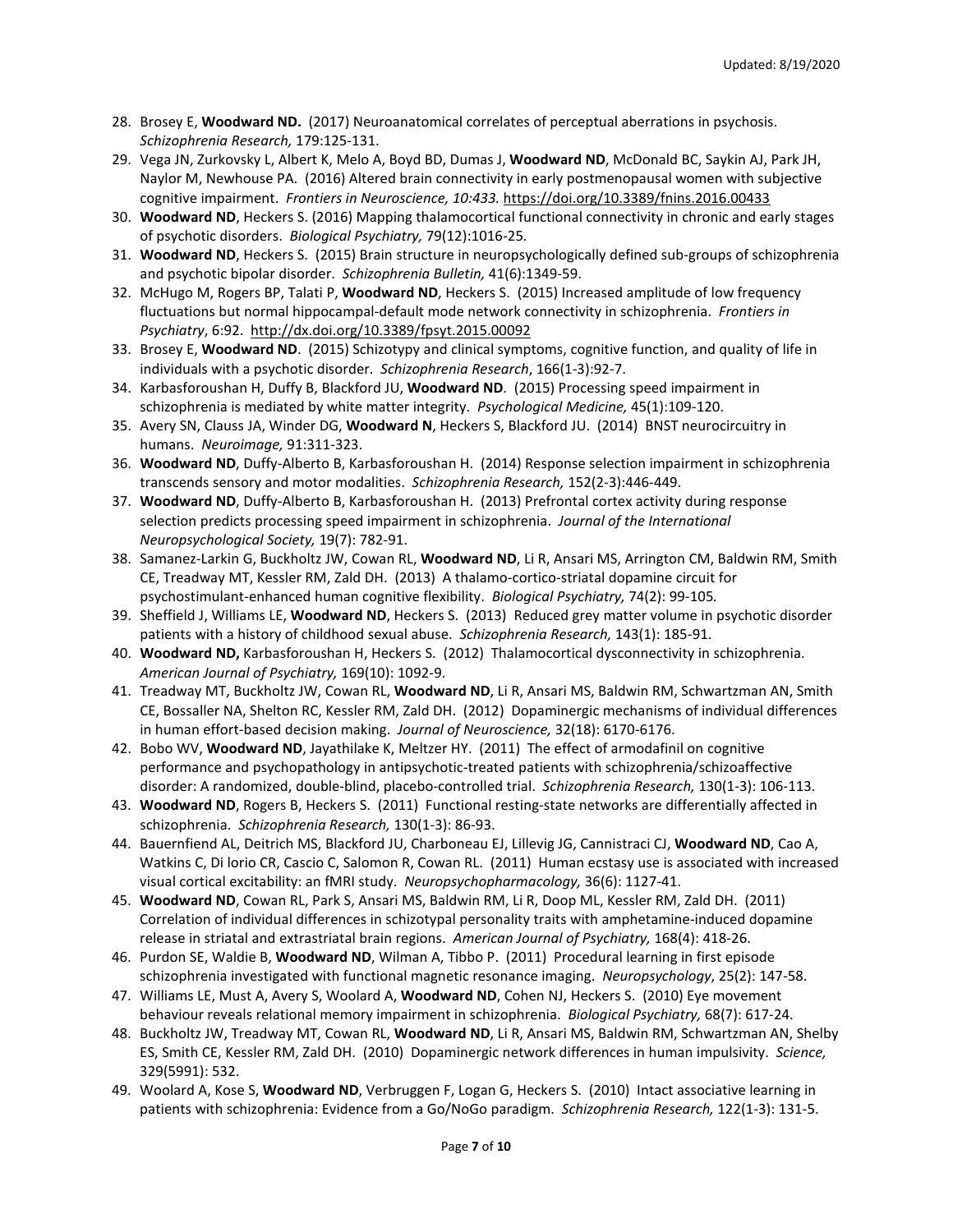- 50. Zald DH, **Woodward ND**, Riccardi P, Ansari MS, Baldwin R, Cowan RL, Smith CE, Hakyemez H, Li R, Kessler RM. (2010) The interrelationship of dopamine D2-like receptor binding in striatal and extrastriatal brain regions in healthy humans. *Neuroimage,* 51(1): 53-62.
- 51. Buckholtz JW, Treadway MT, Cowan RL, **Woodward ND**, Benning SD, Li R, Ansari MS, Baldwin RM, Schwartzman AN, Shelby ES, Smith CE, Cole D, Kessler RM, Zald DH. (2010) Mesolimbic dopamine reward system hypersensitivity in individuals with psychopathic traits. *Nature Neuroscience*, 13(4): 419-421.
- 52. Karageorgiou I, Dietrich MS, Charboneau EJ, **Woodward ND**, Blackford JU, Salomon, R, Cowan RL. (2009) Prior MDMA (Ecstasy) use is associated with increased basal ganglia-thalamocortical circuit activation during motor task performance in humans: An fMRI study. *Neuroimage,* 46(3): 817-826.
- 53. **Woodward ND**, Zald DH, Li R, Ding Z, Riccardi P, Ansari MS, Dawant B, Anderson S, Baldwin R, Kessler RM. (2009) Cerebral morphology and dopamine D2/D3 receptor distribution in humans: A combined [18F]fallypride and voxel-based morphometry study. *Neuroimage,* 46(1): 31-38.
- 54. Kessler RM, **Woodward ND**, Riccardi P, Li R, Ansari MS, Anderson S, Dawant B, Zald DH, Meltzer HY. (2009) Dopamine D2 receptor levels in striatum, thalamus, substantia nigra, limbic regions, and cortex in schizophrenia subjects. *Biological Psychiatry*, 65(12): 1024-1031.
- 55. **Woodward ND**, Waldie B, Rogers B, Seres P, Tibbo P, Purdon SE. (2009) Abnormal prefrontal cortical activity and connectivity during response selection in first episode psychosis, chronic schizophrenia, and unaffected siblings of individuals with schizophrenia. *Schizophrenia Research,* 109(1-3): 182-190.
- 56. Raj V, Liang H-C, **Woodward ND**, Bauernfeind AL, Lee J, Dietrich M, Park S, Cowan RL. (2010) MDMA (Ecstasy) use is associated with reduced BOLD signal change during semantic recognition in abstinent human polydrug users: A preliminary fMRI study. *Journal of Psychopharmacology,* 24(2): 187-201.
- 57. Meltzer HY, Brennan MD, **Woodward ND**, Jayathilake K. (2008) Association of *SULT4A1* SNPs with psychopathology and cognition in patients with schizophrenia or schizoaffective disorder. *Schizophrenia Research,* 106(2-3): 258-264.
- 58. **Woodward ND**, Tibbo P, Purdon SE. (2007) An fMRI investigation of procedural learning in unaffected siblings of patients with schizophrenia. *Schizophrenia Research,* 94(1-3): 306-316.
- 59. **Woodward ND**, Jayathilake K, Meltzer HY. (2007) *COMT* val108/158met genotype, cognitive function, and cognitive improvement with clozapine in schizophrenia. *Schizophrenia Research,* 90(1-3): 86-96.
- 60. **Woodward ND**, Purdon SE, Meltzer HY, Zald DH. (2007) A meta-analysis of cognitive change with haloperidol in clinical trials of second generation antipsychotics: dose effects and comparison to practice effects. *Schizophrenia Research*, 89(1-3): 211-224.
- 61. Zedkova L, **Woodward ND**, Shih EM, Seres P, Purdon SE, Tibbo, PG. (2006) Procedural learning in schizophrenia investigated with functional MRI. *Schizophrenia Research,* 88(1-3): 198-207.
- 62. Riccardi P, Zald DH, Li R, Park S, Ansari MS, Dawant B, Anderson S, **Woodward ND**, Schmidt D, Baldwin R, Kessler R. (2006) Sex differences in amphetamine induced displacement of [18F] Fallypride in striatal and extratstriatal regions: a PET study. *American Journal of Psychiatry,* 163(9): 1639-1641.
- 63. Riccardi P, Li R, Ansari MS, Zald DH, Park S, Dawant B, Anderson S, **Woodward ND**, Schmidt D, Baldwin R, Kessler RM. (2006) Amphetamine induced displacement of [18F] Fallypride in striatum and extratstriatal brain regions. *Neuropsychopharmacology,* 31(5): 1016-1026.
- 64. **Woodward ND**, Purdon SE, Meltzer HY, Zald DH. (2005) A meta-analysis of neuropsychological change to clozapine, olanzapine, quetiapine, and risperidone in schizophrenia. *International Journal of Neuropsychopharmacology*, 8(3): 457-472*.*
- 65. Purdon SE, **Woodward ND**, David SR, Stip E. (2003) Procedural learning in schizophrenia after 6 months of double-blind treatment with olanzapine, risperidone, and haloperidol*. Psychopharmacology,* 169(3-4): 390- 397.
- 66. Purdon SE, **Woodward ND**, LaBelle A, Mintz AR. (2002) Procedural learning improvements after 6 weeks of treatment with clozapine. *Schizophrenia Research*, 53(1-2): 165-666.
- 67. Purdon SE, **Woodward ND**, Flor-Henry P. (2001) Asymmetrical hand force persistence and neuroleptic treatment in schizophrenia. *Journal of the International Neuropsychological Society,* 7(5): 606-614.

# *Books, Book Chapters, and Invited Review Articles:*

1. Heckers S, **Woodward ND**, Ongur D. (2018) Neuroimaging of psychotic disorders. In *Neurobiology of Mental Illness, 5th Edition.* Eds. Charney D, Nestler E. Oxford.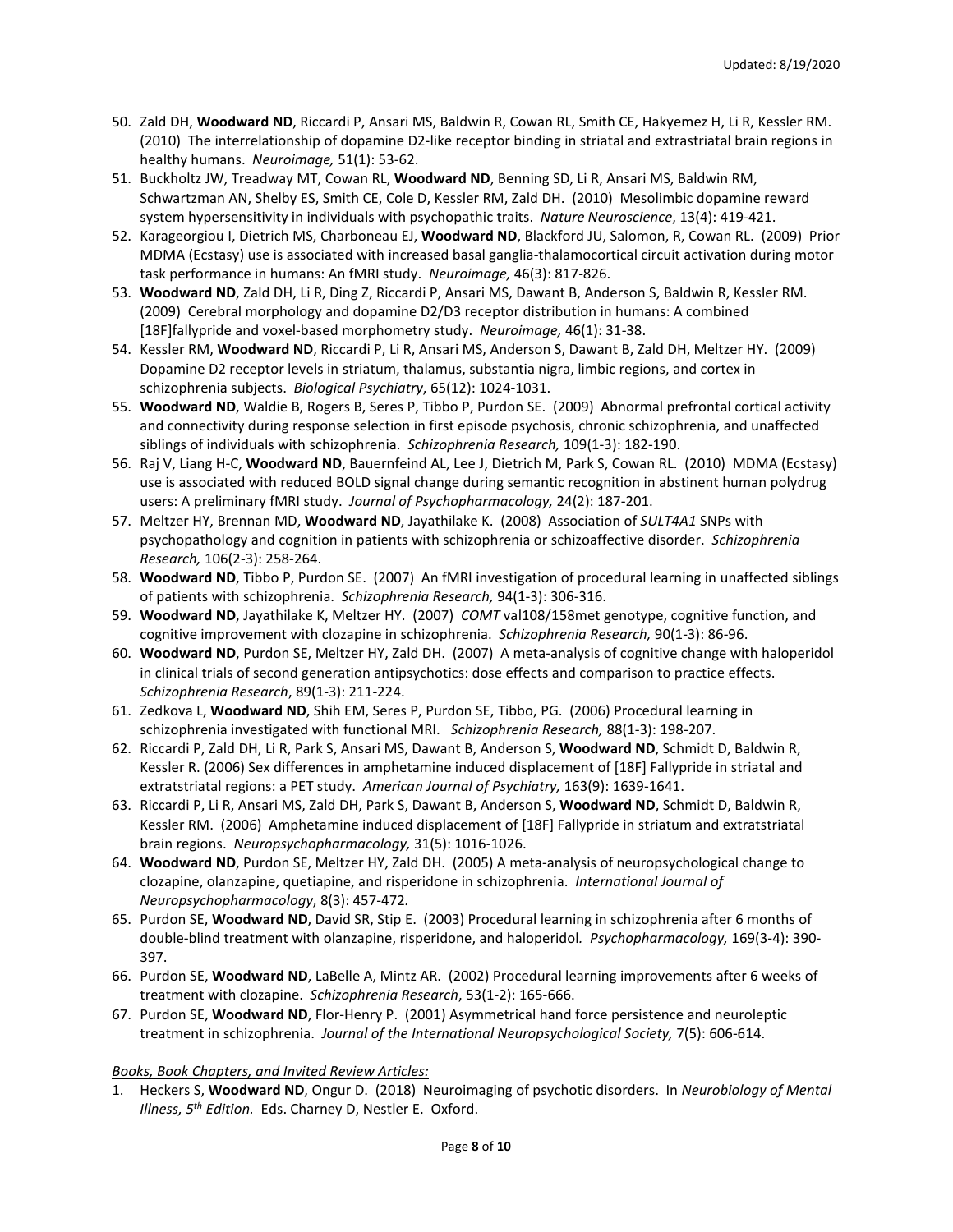- 2. Giraldo-Chica M, **Woodward ND.** (2017) Review of thalamocortical resting-state fMRI studies in schizophrenia. *Schizophrenia Research*, 180:58-63.
- 3. **Woodward ND.** (2016) The course of neuropsychological impairment and brain structure abnormalities in psychotic disorders. *Neuroscience Research,* 102:39-46.
- 4. Heckers S, **Woodward ND**, Ongur D. (2013) Neuroimaging of psychotic disorders. In *Neurobiology of Mental Illness, 4th Edition.* Eds. Charney D, Buxbaum J, Sklar P, Nestler E. Oxford.
- 5. Karbasforoushan H, **Woodward ND**. (2012) Resting-state networks in schizophrenia. *Current Topics in Medicinal Chemistry,* 12(21): 2404-14.
- 6. **Woodward ND**, Meltzer HY. (2010) Neuropsychology of treatment resistant schizophrenia. In *Advances in Biological Psychiatry (Vol. 26): Therapy-Resistant Schizophrenia*. Eds. Elkis, H and Meltzer, HY. Karger

Letters to Editor, Commentaries, Book reviews, and Editorials:

- 1. Burdick KE, Millett CE, del Mar Bonnin C, Bowie CR, Carvalho AF, Eyler LT, Gallagher P, Harvey PD, Kessing LV, Lafer B, Langenecker SA, Lewandowski KE, Lopez-Jaramillo C, Marshall DF, Martinez-Aran A, McInnis MG, McIntyre RS, Miskowiak KW, Porter RJ, Purdon SE, Ryan KA, Sumiyoshi T, Torres IJ, Van Rheenen TE, Vieta E, **Woodward ND**, Yatham LN, Young AH. (2019) The international consortium investigating neurocognition in bipolar disorder (ICONIC-BD). *Bipolar Disorders*, 21:6-10.
- 2. **Woodward ND**. (2017) Thalamocortical functional connectivity, cognitive impairment, and cognitive remediation in schizophrenia. *Biological Psychiatry: Cognitive Neuroscience and Neuroimaging*, 2:307-309.
- 3. **Woodward ND**, Cascio C. (2015) Resting-state functional connectivity in psychiatric disorders. *JAMA Psychiatry,* 72(8):743-4.

# Peer-Reviewed Conference Symposia and Workshop Presentations:

*"Imaging thalamocortical networks across illness stages in psychosis"*  69th Annual Meeting of the Society of Biological Psychiatry, May 8-10, 2014, New York, NY, USA

*"Thalamocortical dysconnectivity in schizophrenia"* 46th Annual Winter Conference on Brain Research, January 26-31, 2013, Breckenridge, CO, USA

*"Thalamocortical dysconnectivity in schizophrenia: A biomarker of atypical brain maturation?"* 67th Annual Meeting of the Society of Biological Psychiatry, May 3-5, 2012, Philadelphia, PA, USA

*"Dopaminergic function and schizotypal personality traits in healthy individuals"*  65th Annual Meeting of the Society of Biological Psychiatry, May 20-22, 2010, New Orleans, LA, USA

*"Patients with schizophrenia and their unaffected relatives demonstrate abnormalities in fronto-subcortical circuitry during procedural learning: An fMRI investigation"* 36th Annual Meeting of the International Neuropsychological Society, February 6-9, 2008, Waikoloa, HI, USA

*"An introduction to the pharmacogenetics of cognitive improvement in schizophrenia"* 14<sup>th</sup> Edmonton Schizophrenia Conference, October 6<sup>th</sup>, 2006, Edmonton, AB, Canada

*"A meta-analysis of neuropsychological change to atypical antipsychotic drugs in schizophrenia"*  24th CINP Congress, June 9-13, 2006, Chicago, IL, USA

*Peer-Reviewed Conference Talks: "Resting-state networks are differentially affected in schizophrenia"* **Woodward ND**, Rogers B, Heckers SH 13<sup>th</sup> International Congress on Schizophrenia Research, April 2-6, 2011, Colorado Springs, CO, USA

*"The neural basis of response selection in schizophrenia: A potential endophenotype"*  **Woodward ND,** Waldie B, Rogers B, Seres P, Tibbo P, Purdon SE 12<sup>th</sup> International Congress on Schizophrenia Research, March 29-April 1, 2009, San Diego, CA, USA